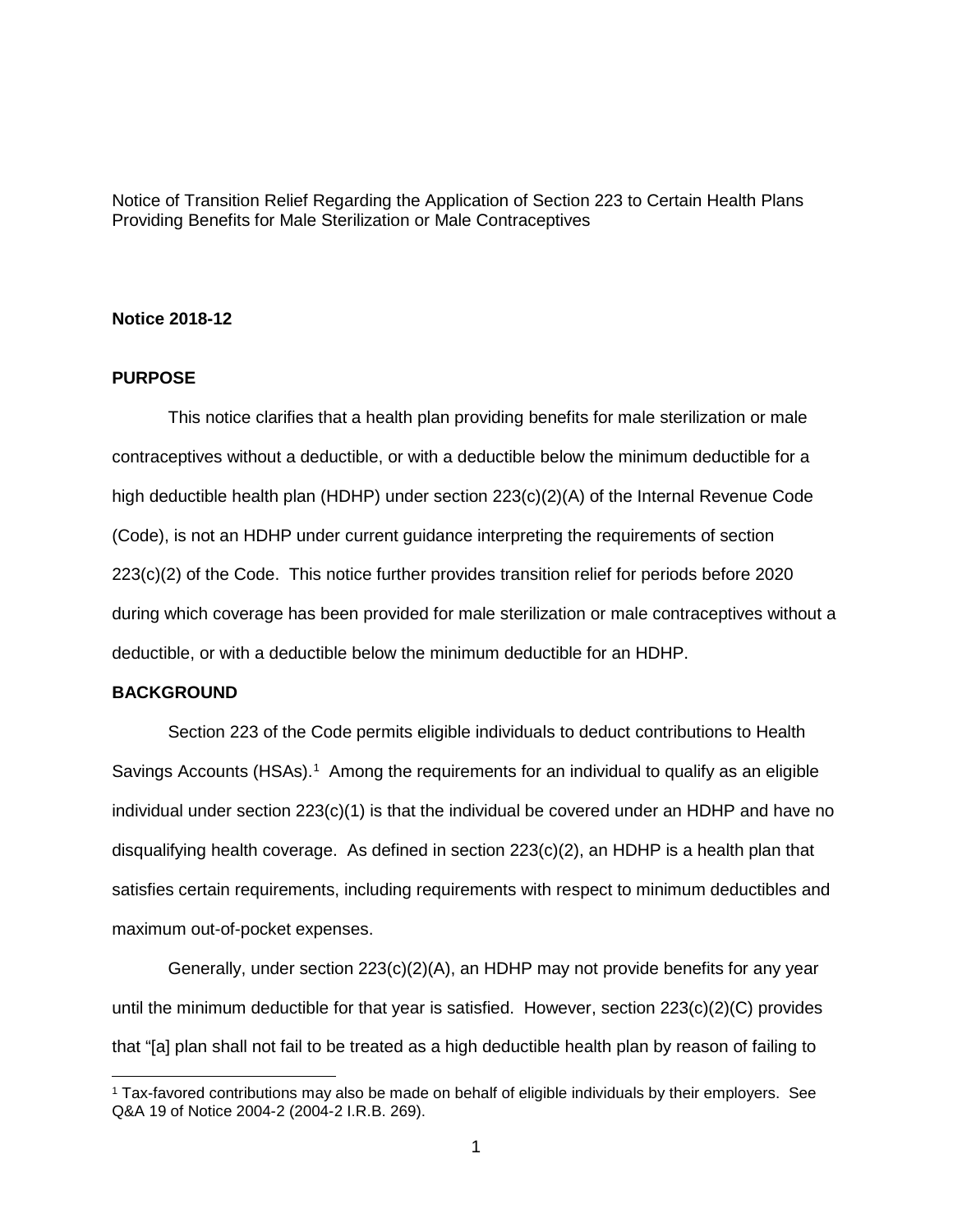have a deductible for preventive care (within the meaning of section 1871 of the Social Security Act, except as otherwise provided by the Secretary)."<sup>[2](#page-1-0)</sup> Therefore, an HDHP may provide preventive care benefits as defined for purposes of section 223 without a deductible, or with a deductible below the minimum annual deductible otherwise required by section 223(c)(2)(A) of the Code. To be a preventive care benefit as defined for purposes of section 223, the benefit must either be described as preventive care for purposes of the SSA or be determined to be preventive care in guidance issued by the Department of the Treasury (Treasury Department) and the Internal Revenue Service (IRS).

Notice 2004-23 (2004-15 I.R.B. 725) and Q&As 26 and 27 of Notice 2004-50 (2004-33 I.R.B. 196) provide guidance issued by the Treasury Department and the IRS regarding preventive care benefits that an HDHP may provide without satisfying the minimum deductible requirement of section 223(c)(2)(A). Notice 2004-23 clarifies that preventive care generally does not include any service or benefit intended to treat an existing illness, injury, or condition.

Notice 2004-23 also explains that state law requirements do not determine whether health care constitutes preventive care under section  $223(c)(2)(C)$ . State insurance laws often require health insurance policies and similar arrangements subject to state regulation to provide certain health care benefits without regard to a deductible or on terms no less favorable than other care provided by the health insurance policy or arrangement. However, the determination whether a health care benefit that is required by state law to be provided by an HDHP without regard to a deductible is "preventive" for purposes of the exception for preventive care under section 223(c)(2)(C) is based on the standards set forth in guidance issued by the Treasury Department and the IRS, rather than on how that care is characterized by state law.

Notice 2004-23 further indicates that the Treasury Department and the IRS are considering the appropriate standard for determining preventive care under section 223(c)(2)(C)

<span id="page-1-0"></span> <sup>2</sup> Section 1871 of the Social Security Act (SSA) does not address preventive care. Rather, section 1861 of the SSA describes the scope of preventive services for purposes of Medicare.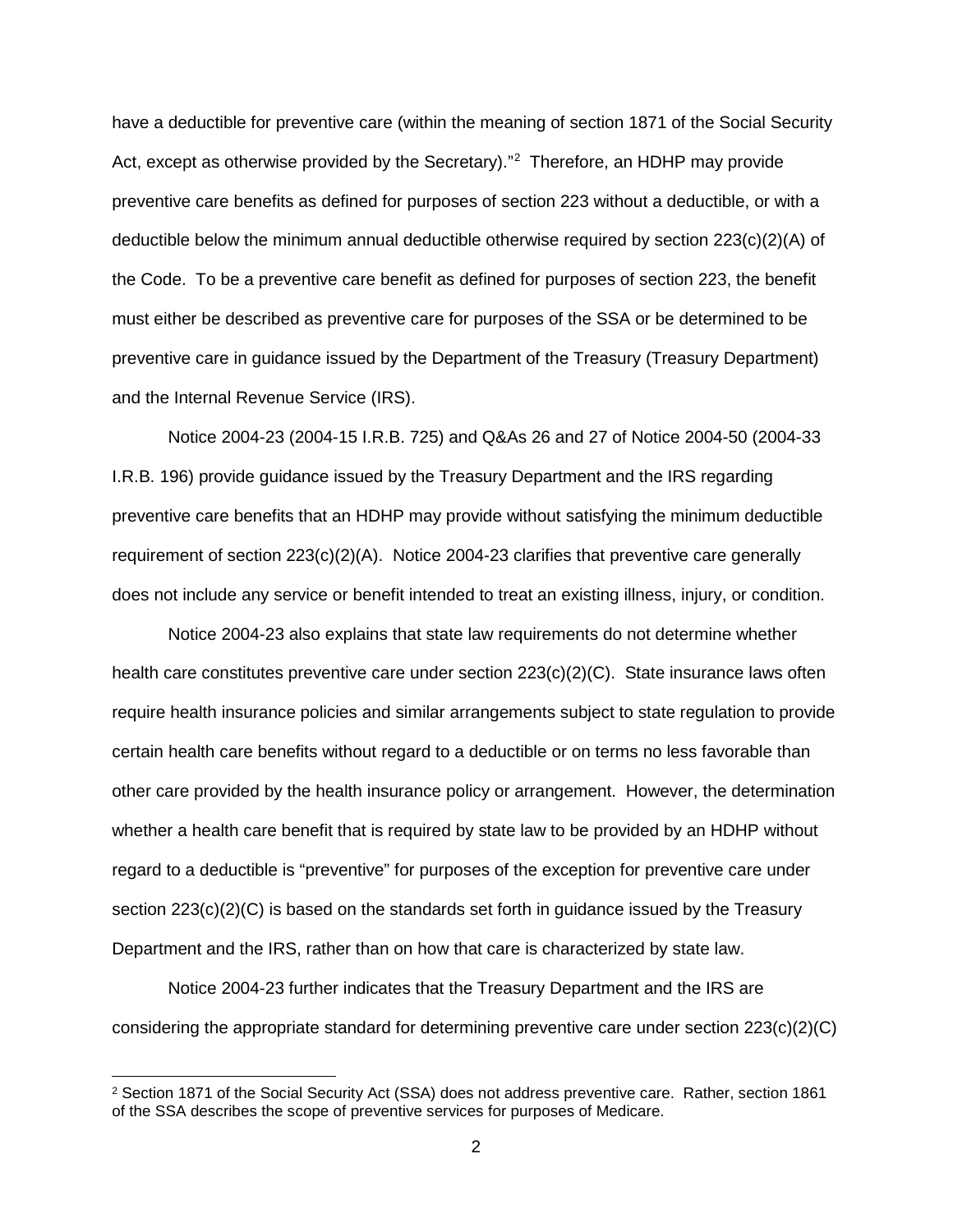and, in particular, whether any benefit or service should be added to the list of preventive care benefits and services set forth in Notice 2004-23 or other guidance.

Notice 2004-50, Q&A 27, provides that drugs or medications are preventive care when taken by a person who has developed risk factors for a disease that has not manifested itself or become clinically apparent, or to prevent the reoccurrence of a disease from which a person has recovered.

Section 1001 of the Patient Protection and Affordable Care Act, Pub. L. No. 111-148, 124 Stat. 119 (2010) (Affordable Care Act), added section 2713 to the Public Health Service Act (PHS Act) requiring non-grandfathered group health plans and health insurance issuers offering group and individual health insurance coverage to provide benefits for certain preventive health services without imposing cost-sharing requirements.<sup>[3](#page-2-0)</sup> The Affordable Care Act also added section 715(a)(1) to the Employee Retirement Income Security Act of 1974 (ERISA) and section 9815(a)(1) to the Code to incorporate the provisions of part A of title XXVII of the PHS Act, including section 2713 of the PHS Act, into ERISA and the Code. Guidance under section 2713 of the PHS Act is published jointly by the Treasury Department and the Departments of Labor and Health and Human Services.

Under section 2713(a)(1) of the PHS Act, evidence-based items or services constitute preventive health services if they have in effect a rating of A or B in the current recommendations of the United States Preventive Services Task Force (USPSTF) with respect to the individual involved. Also, preventive health services under section 2713(a)(4) of the PHS Act include, "with respect to women, such additional preventive care and screenings not described in paragraph (1) [concerning the USPSTF A or B rated recommendations] as provided for in comprehensive guidelines supported by the Health Resources and Services Administration" (HRSA). HRSA guidelines generally provide for coverage of all Food and Drug Administration approved contraceptive methods, sterilization procedures, and patient education

<span id="page-2-0"></span> <sup>3</sup> 42 U.S.C. 300gg-13.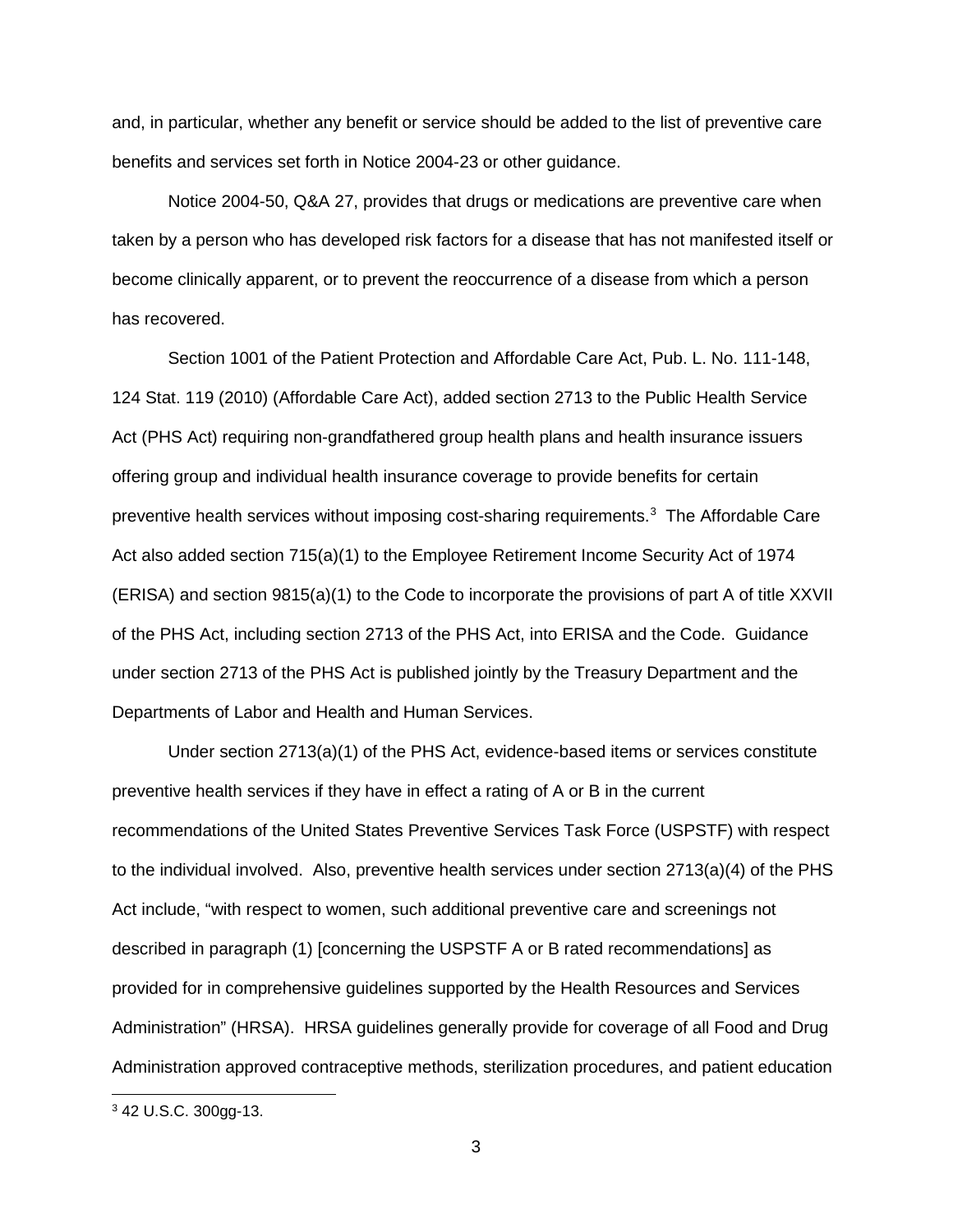and counseling for all women with reproductive capacity. The guidelines, however, do not provide for coverage of benefits or services relating to a man's reproductive capacity, such as vasectomies and condoms. (78 FR 8456 (Feb. 6, 2013) at 8458 n. 3.)

Notice 2013-57 (2013-40 I.R.B. 293) provides that any item that is a preventive service under section 2713 of the PHS Act will also be treated as preventive care under section 223(c)(2)(C) of the Code.

The Treasury Department and the IRS are aware that several states have recently adopted laws that require certain health insurance policies and arrangements to provide benefits for male sterilization or male contraceptives without cost sharing.<sup>[4](#page-3-0)</sup> Some individuals in those states are participants or beneficiaries in insured health plans or other arrangements subject to the state's insurance laws. Certain stakeholders have asked the Treasury Department and the IRS whether benefits for male sterilization or male contraceptives constitute preventive care for purposes of section 223(c)(2)(C).

# **ANALYSIS**

Under section 223(c)(2)(C), "preventive care" means (1) preventive care within the meaning of section 1871 of the SSA, and (2) preventive care as otherwise provided for by the Treasury Department and the IRS. Benefits for male sterilization or male contraceptives are not preventive care under the SSA, and no applicable guidance issued by the Treasury Department and the IRS provides for the treatment of these benefits as preventive care within the meaning of section 223(c)(2)(C). Accordingly, under current guidance, a health plan that provides benefits for male sterilization or male contraceptives before satisfying the minimum deductible for an HDHP under section 223(c)(2)(A) does not constitute an HDHP, regardless of whether the coverage of such benefits is required by state law. An individual who is not covered by an

<span id="page-3-0"></span> $4$  See, e.g., 215 III. Comp. Stat. Ann. 5/356z.4 (West 2017); Md. Code Ann., Insurance § 15-826.2 (West 2017); 2017 Or. Laws Ch. 721, § 2; Vt. Stat. Ann. tit. 8, § 4099c (West 2017).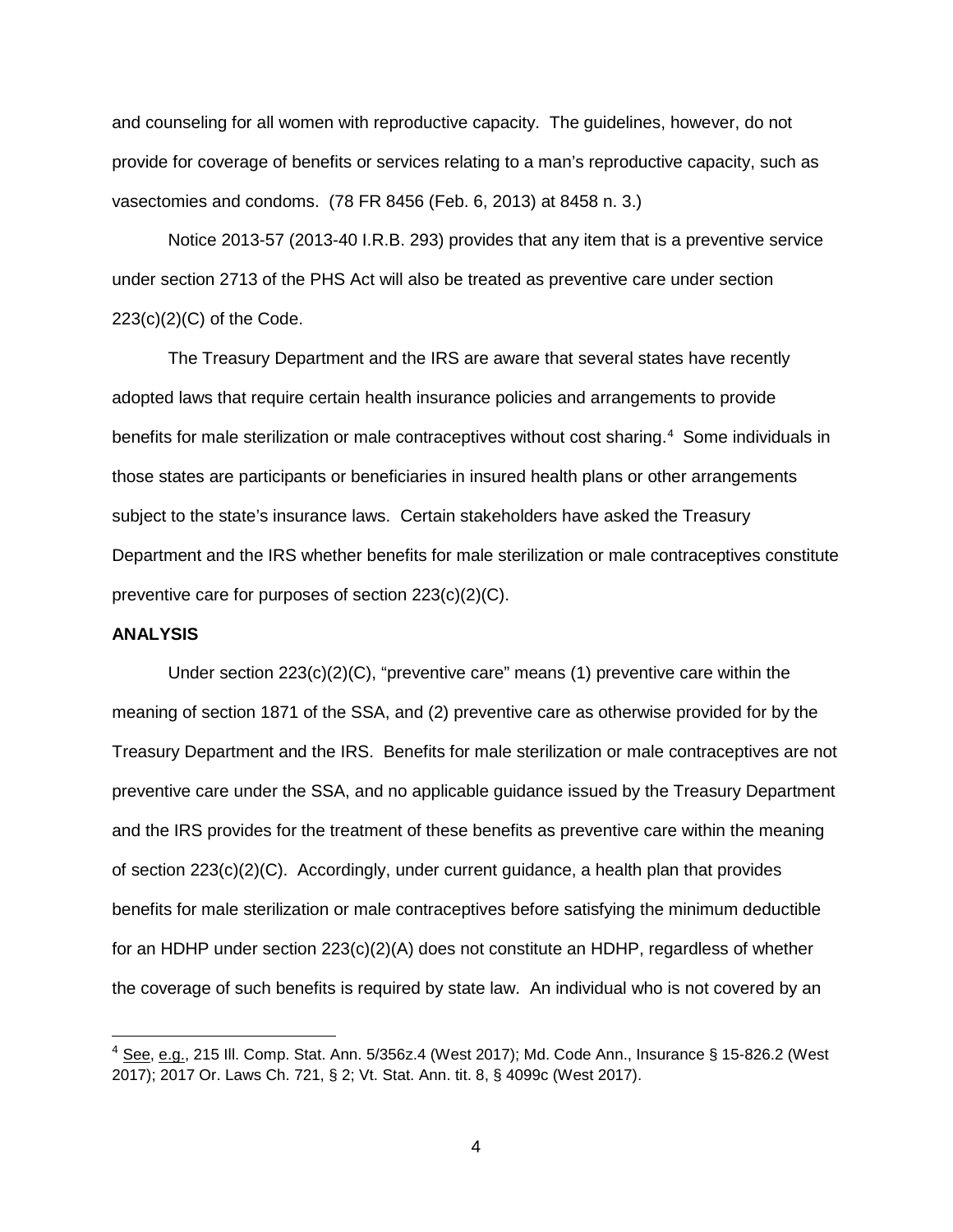HDHP with respect to a month is not an eligible individual under section 223(c)(1) and, consequently, may not deduct contributions to an HSA for that month. Similarly, HSA contributions made by an employer on behalf of the individual are not excludible from income and wages.

#### **TRANSITION RELIEF**

The Treasury Department and the IRS are aware that certain states require benefits for male sterilization or male contraceptives to be provided without a deductible, and that individuals have enrolled in health insurance policies and other arrangements that otherwise would qualify as HDHPs with the understanding that coverage for male sterilization or male contraceptives without a deductible did not disqualify the policies or arrangements from being HDHPs. The Treasury Department and IRS also understand that certain states may wish to change their laws that require benefits for male sterilization or male contraceptives to be provided without a deductible in response to this notice, but may be unable to do so in 2018 because of limitations on their legislative calendars or for other reasons. Until these states are able to change their laws, residents of these states may be unable to purchase health insurance coverage that qualifies as an HDHP and would be unable to deduct contributions to an HSA.

Accordingly, this notice provides transition relief for periods before 2020 (including periods before the issuance of this notice), to individuals who are, have been, or become participants in or beneficiaries of a health insurance policy or arrangement that provides benefits for male sterilization or male contraceptives without a deductible, or with a deductible below the minimum deductible for an HDHP. For these periods, an individual will not be treated as failing to qualify as an eligible individual under section  $223(c)(1)$  merely because the individual is covered by a health insurance policy or arrangement that fails to qualify as an HDHP under section 223(c)(2) solely because it provides (or provided) coverage for male sterilization or male contraceptives without a deductible, or with a deductible below the minimum deductible for an HDHP.

5